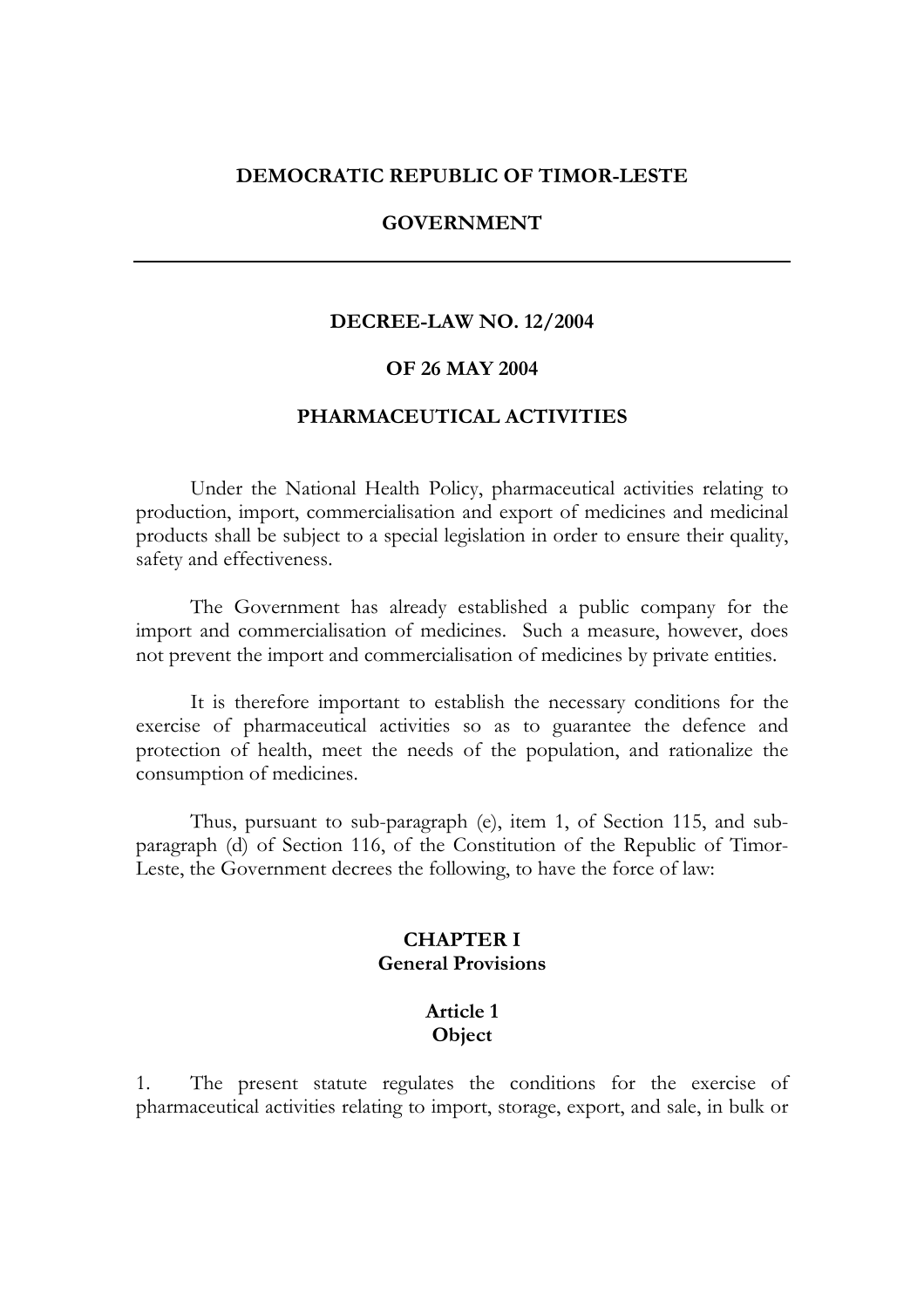in retail, of medicines for human use, and establishes the entities that regulate such activities.

2. The activity of manufacturing medicines shall be subject to special legislation.

# **Article 2 Definitions**

For the purposes of the present statute the following terms shall have the following meanings:

a) "*Medicine*" means every substance or composition presenting curative or preventive properties of human diseases and its symptoms and with a view to establishing a medical diagnosis or to restoring, correcting or modifying its functions.

b) **"***International common denomination"* means a designation adopted or proposed by the World Health Organisation for medicine active substances, in accordance with defined rules, which cannot be the object of trademark or brand name registration, and which is contained in a list published periodically by the World Health Organisation.

c) *"Essentially similar medicines"* means all medicines with the same qualitative and quantitative composition in active substances, under the same pharmaceutical form, and for which, whenever required, the bio-equivalence with the original branded medicine has been demonstrated on the basis of bioavailability studies.

d) *"Branded medicine"* means the medicine the active substance of which has been authorized and commercialised for the first time in the market on the basis of complete documentation, including the results of chemical, biological, pharmaceutical, pharmacological, toxicological, and clinical experiments.

e) *"Generic medicine"* means medicine essentially similar to a branded medicine, generally produced after expiration or renunciation of patent rights of the branded medicine, and in relation to which no different therapeutic indications are invoked.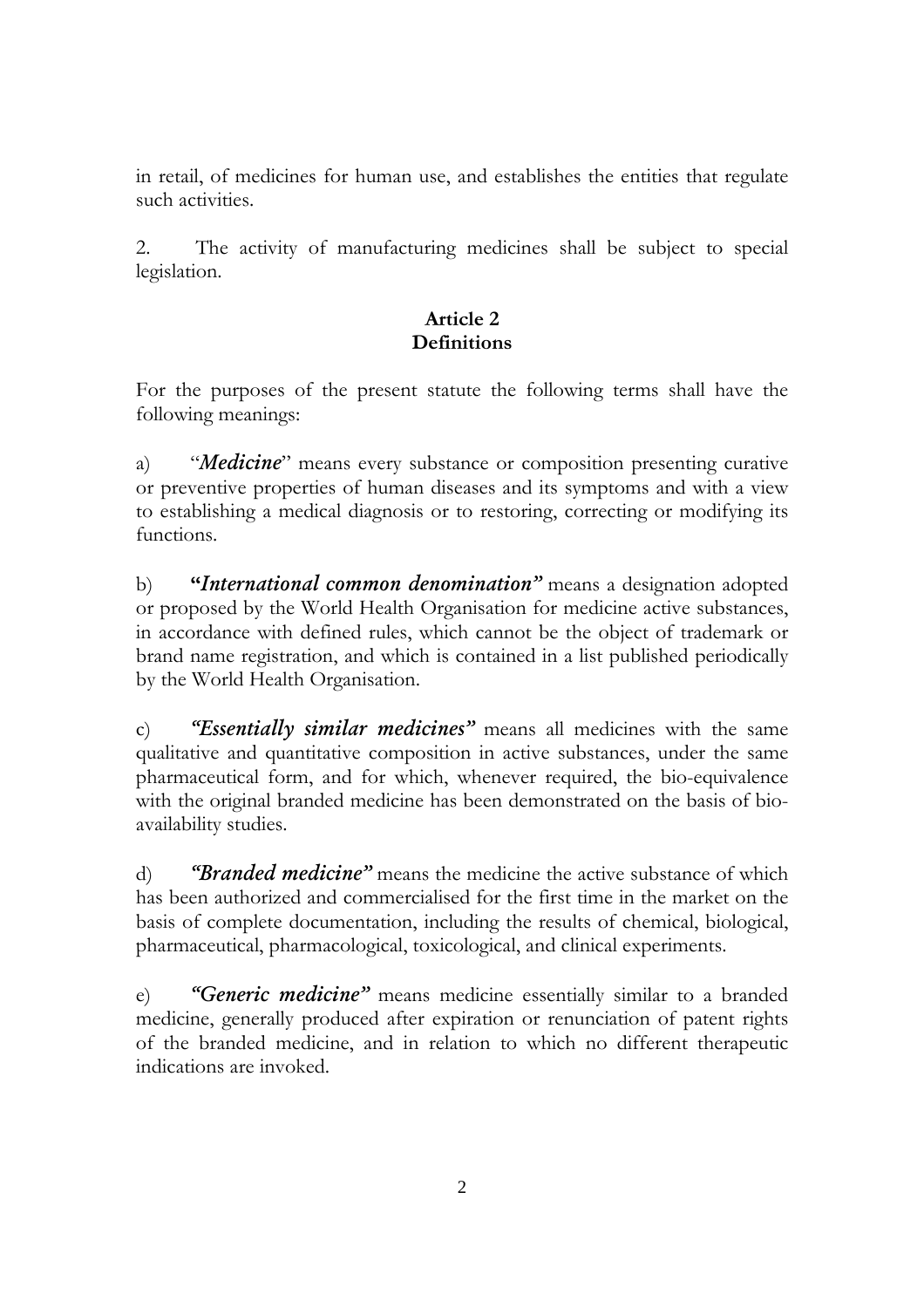f) *"Stupefacients and psychotropic substances"* means the substances considered as such by the United Nations in accordance with the rules laid down in the Conventions on the matter.

g) *"Pharmacist"* means a person holding a bachelor's degree in pharmacy.

h) **"***Pharmacy Technician"* means a person holding an associate degree in pharmacy.

i) *"Pharmacy Assistant"* means a person holding a diploma of a technical-professional course in pharmacy.

j) *"Pharmacy Helper"* means a person holding at least a diploma of secondary education and having experience in the pharmaceutical area.

l) *"Fee"* means the amount payable for the licensing of the pharmaceutical activity or for obtaining the authorization to enter the pharmaceutical market.

# **CHAPTER II**

# **Licensing of the Activities**

# **Section I General Rules**

# **Article 3 Licensing**

1. Activities of import, storage, sales in bulk, sales in retail, and export of medicines for human use may only be exercised by entities duly registered in accordance with the applicable law for registration of businesses and duly licensed by the Regulating Commission of Pharmaceutical Activities pursuant to the present statute, after consultation with the Board of Management pursuant to sub-paragraph (d), item 1, of Article 22 of the Organic Statute of the Minister of Health.

2. Licenses shall be granted upon application to that effect containing the following details: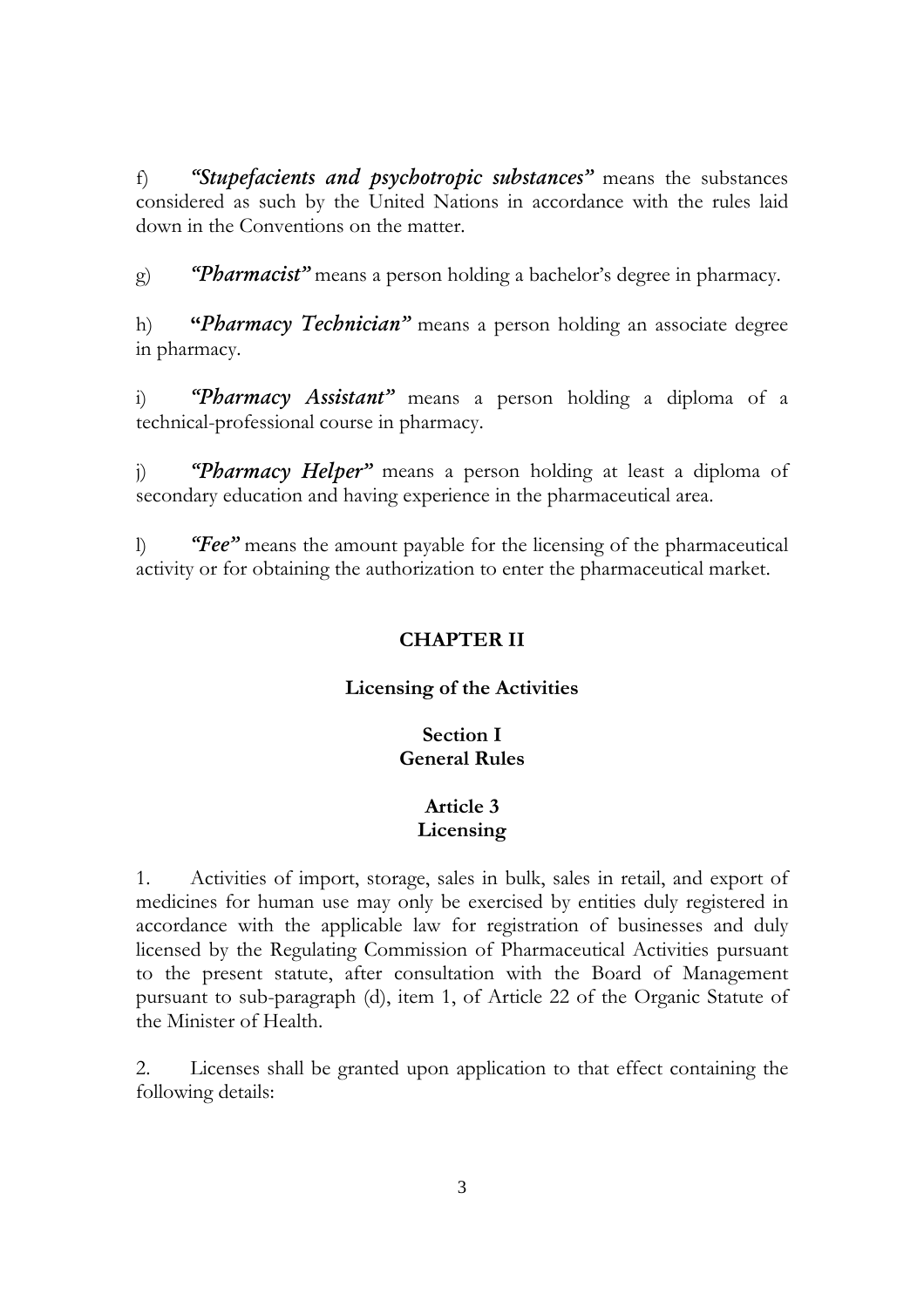- a) Civil as well as fiscal identification, including residence or head office address;
- b) Certificate of registration of business;
- c) Proof of contractual relation with a duly qualified technical manager;
- d) Localisation map, map and descriptive memory of the facilities for storing and commercialising medicines;
- e) Indication of the means for transporting the medicines, where this is the case.
- 3. The following are conditions for licensing:
	- a) Verification of the validity of the registration;
	- b) Verification of the validity of the contract with the technical manager;
	- c) Verification of the qualifications of the technical manager and of his/her registration with the respective professional association;
	- d) Verification, through inspection, of the health conditions and technical adequacy of the facilities and the means of transport as contained in a statute of the Minister of Health.

4. The technical manager shall be either a pharmacist, a pharmacy technician, or a pharmacy assistant who shall be responsible for complying with the technical norms relating to medicines as contained in the law and in the regulations issued by the Ministry of Health but whose permanent presence in the pharmacy, without prejudice to the provisions of Article 9 of this Decree-Law relating to pharmacies, shall not be required.

5. The fees to be paid for the licensing of pharmaceutical activities shall be fixed by a joint statute of the Minister of Planning and Finance and the Minister of Health.

### **Article 4 Validity and Time Limits**

1. The decision to grant a license shall take place within a maximum period of 90 days counting from the date of submission of the application duly completed, and the license shall be valid for three years.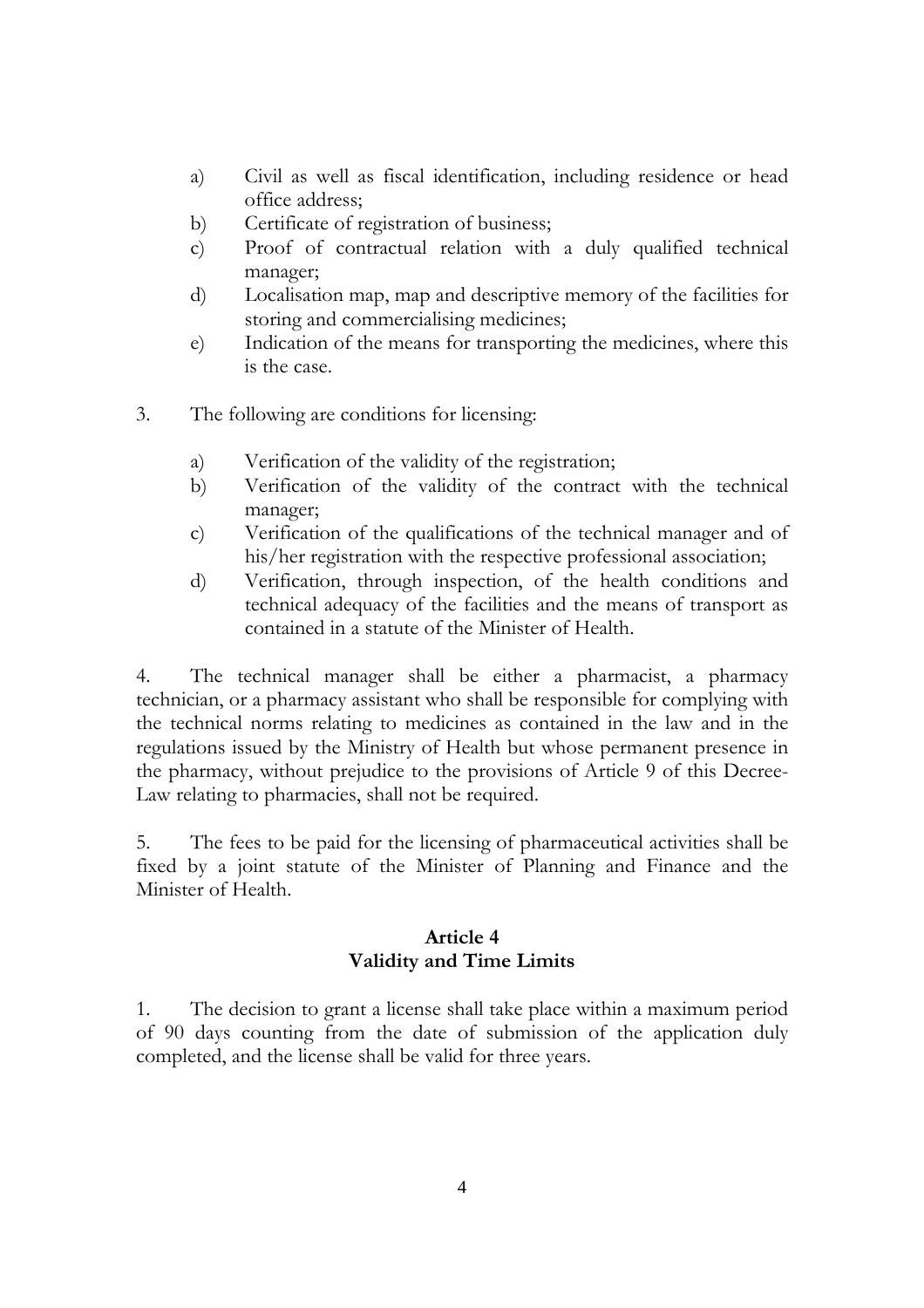2. Licenses shall be renewable for equal periods whenever the initial conditions are maintained, and the requests for renewals shall be submitted within a minimum period of 30 days before their expiration dates.

3. Licenses shall be personal and non-transferable, and any act of alienation, trespass, or cessation of activities of the companies or commercial establishments covered by the present statute shall be communicated in advance to the Regulating Commission of Pharmaceutical Activities to enable it verify and ensure that the new entity holds a license for the respective activity.

### **Article 5 Dismissal**

Applications shall be dismissed whenever the requirements laid down in Article 3 are not complied with, and the applicants shall be notified of the grounds for dismissal for purposes of appealing to the Minister of Health within a period of 20 days.

### **Article 6 Suspension and Revocation**

1. Licenses may be suspended for a maximum period of 90 days, or revoked, whenever the requirements laid down in Article 3 cease to be complied with and whenever the conditions established in the present statute for protecting public health are repeatedly or seriously violated.

2. Pursuant to Chapter V, definitive decisions to suspend or revoke licenses shall always be anticipated by an administrative offence proceeding.

### **Article 7 Communications**

Every decision to grant, refuse, renew, not renew, suspend, or revoke licenses shall be communicated to the Business Registration Unit of the Secretariat of State for Commerce and Industry for registration in the respective file.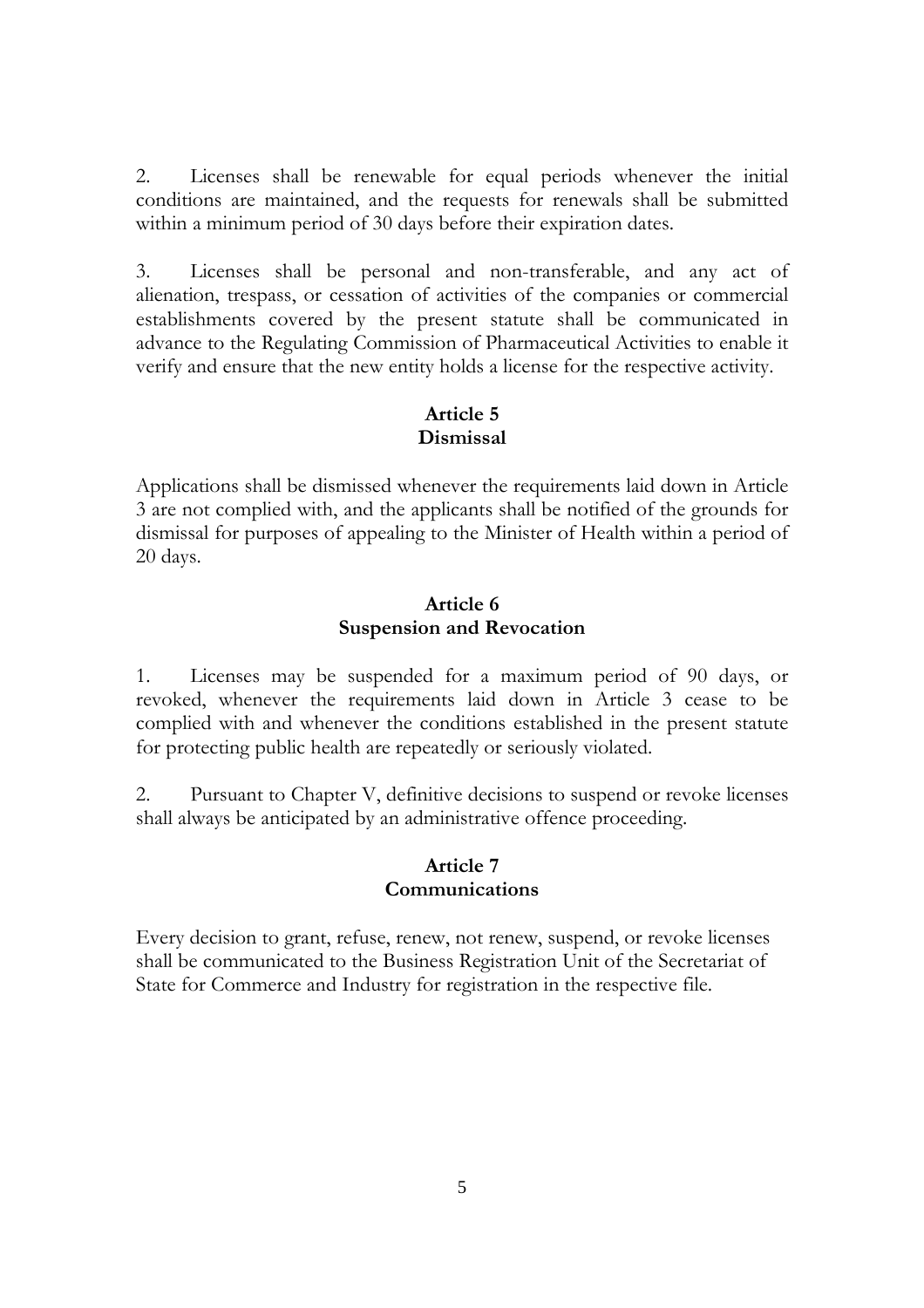### **Section II Retail Commercialisation**

# **Article 8 General Rule**

1. Only duly licensed pharmacies shall undertake retail commercialisation of medicines, except for:

- a) Free sale medicines, which may be commercialised in any retail commercial establishment provided hygienic and storing conditions are appropriate;
- b) Free sale medicines and medicines contained in the list of essential medicines, which may be commercialised in duly licensed private clinics where no local pharmacies exist.

2. The provisions of this Section and of the Articles relating to pharmacies shall not apply to hospital pharmacies and to medicine distribution centres existing in public hospitals, health centres and private clinics for supplying medicines to their own patients, which shall be subject to a special legislation.

# **Article 9 Pharmacies**

1. In addition to the generic requirements laid down in Article 3 for licensing, pharmacies shall be specifically required to have the assistance of a technical manager for the entire working period of the commercial establishment and to be located in an area considered to be adequate for the needs of the respective population.

2. Technical managers may not be absent for more than 30 days per year, and the technical assistance provided by them shall in any case be ensured by a substitute technical manager or, where this is not possible, by a pharmacy helper authorized by the technical manager, who shall expressly recognize the appropriateness of the respective professional experience.

# **Article 10 Exercise of the Activity**

A statute of the Minister of Health shall lay down the technical rules for the functioning of pharmacies, namely on: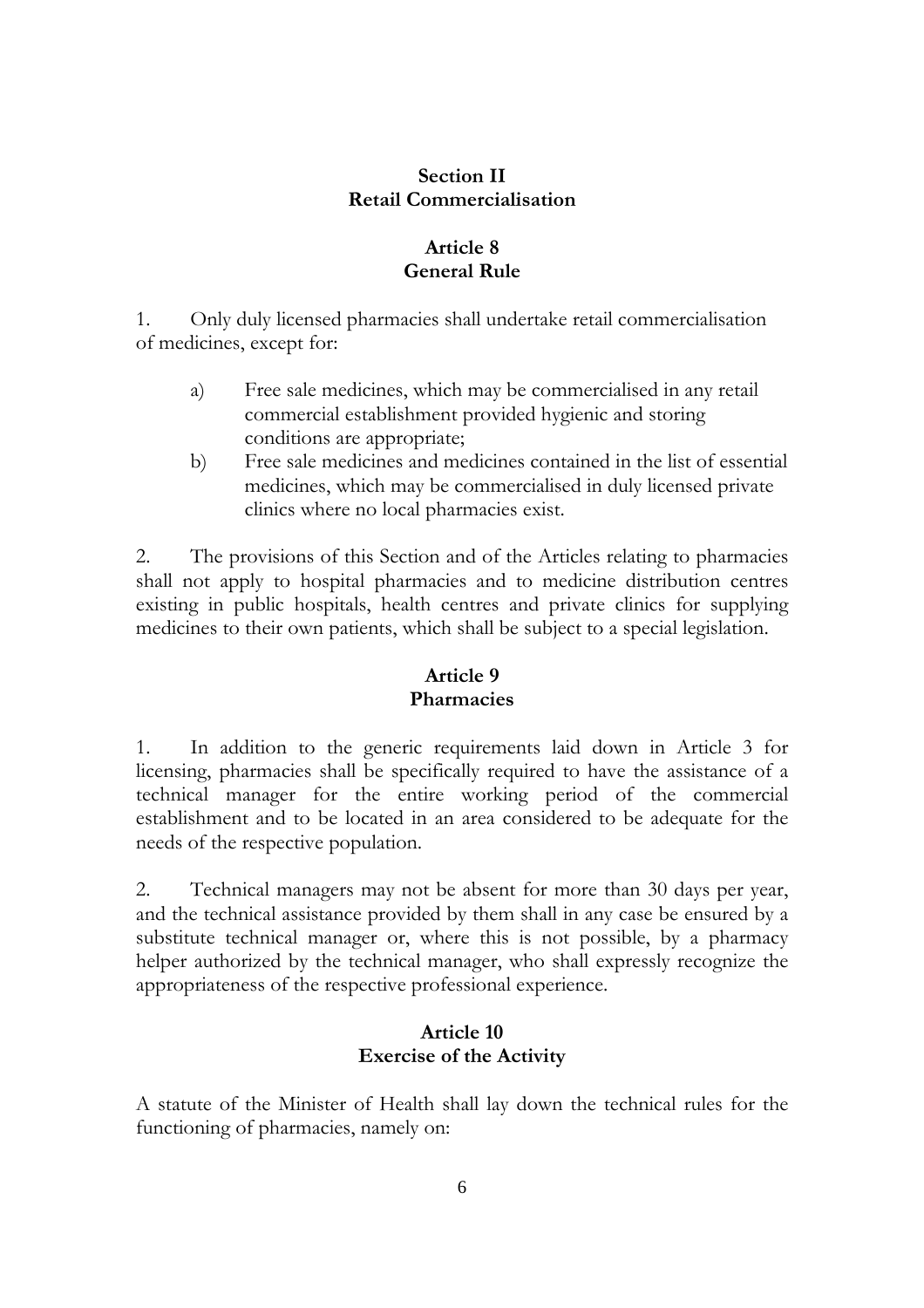- a) Goods and products liable to be sold, in addition to the medicines;
- b) Minimum stock of medicines;
- c) Records of stocks and of sales of medicines;
- d) Records of stocks and of sale of medicines under special control;
- e) Codes of conduct;
- f) Norms relating to work organisation, working hours and shifts;
- g) Health conditions and quality of facilities and medicines.

### **Article 11 Suspension and Revocation of Licenses**

In addition to the provisions of Article 6 above, pharmacies licenses may be suspended or revoked in the following cases:

- a) Lack of adequate assistance by the technical manager;
- b) Serious deficiencies in the health conditions of the commercial establishment;
- c) Serious deficiencies in the facilities for conservation and preparation of the medicines;
- d) Sale of incompatible goods or products;
- e) Repeated non-compliance with the technical operating rules;
- f) Closure of the pharmacy without prior communication to the Regulating Commission of Pharmaceutical Activities, or failure to open the pharmacy within three months after the date of its licensing;
- g) Serious non-compliance with the conditions for sale of medicines as contained in Article 12.

### **Article 12 Sale of Medicines**

1. Pharmacies may only sell medicines that are within the period of validity indicated in the package and that are in perfect conditions of conservation.

2. Except for over-the-counter medicines, pharmacies may only sell medicines prescribed by competent health professionals, pursuant to the statute referred to in Article 14.

3. After verifying the compliance with the rules relating to medical prescriptions, pharmacies shall respect the respective prescriptions and, where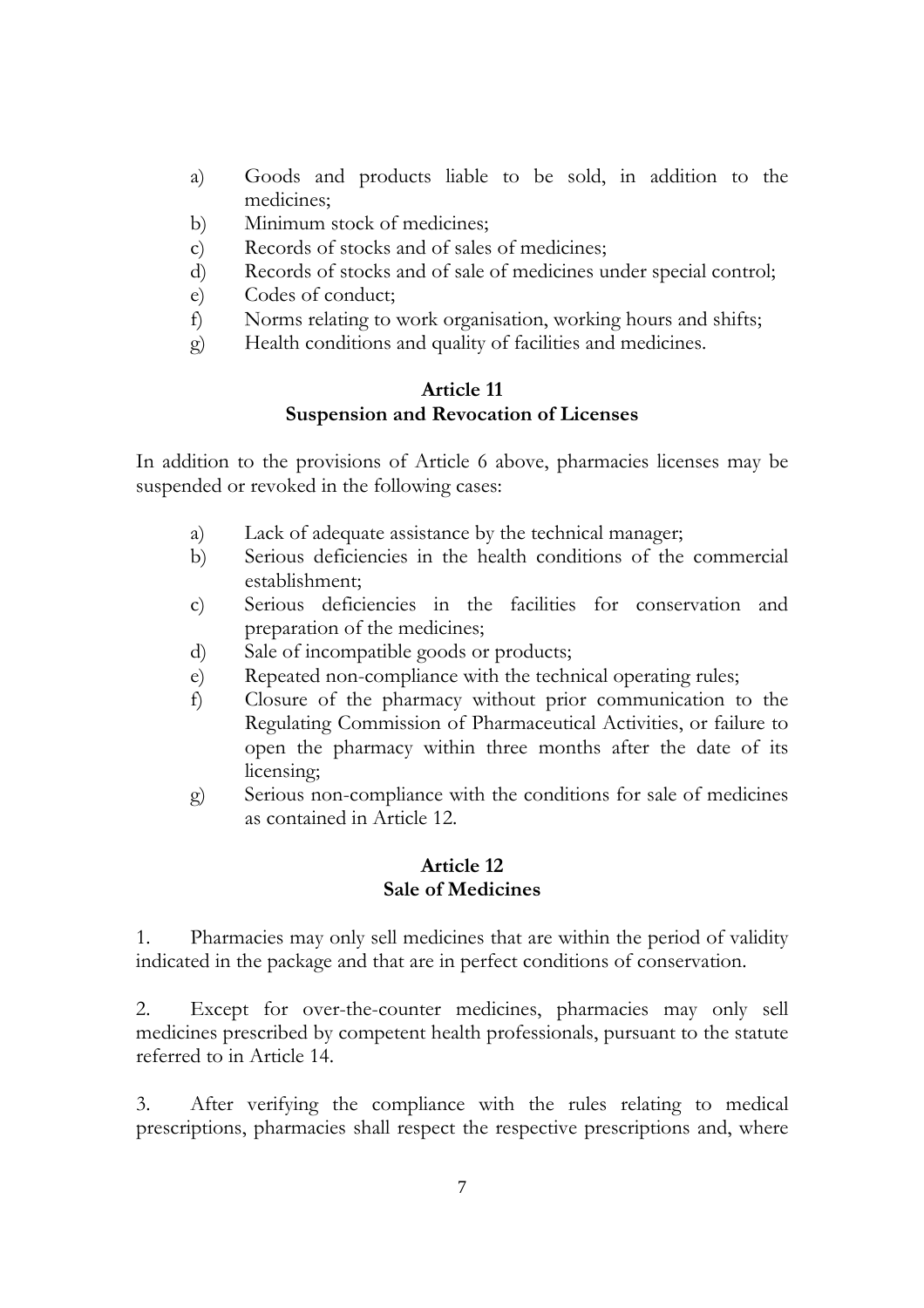the user so requests, they may only substitute prescribed medicines by other essentially similar medicines if the prescription does not contain a clear indication of the prescriber to the contrary.

4. Pharmacies and their professionals have the duty to advise users about the adequate mode to apply the medicines.

## **CHAPTER III Medicines and Respective Prescription**

# **Article 13 Prescription**

1. Prescriptions shall be signed by the prescriber and contain the following details:

- a) Name and address of the prescriber and respective number of registration with the Ministry of Health;
- b) Name and address of the user;
- c) Date of the prescription;
- d) International Common Denomination of the medicine;
- e) Where necessary, commercial name of the medicine;
- f) Where necessary, indication that the branded medicine cannot be replaced with an essentially similar medicine;
- g) Dosage of the pharmaceutical form and of the posology;
- h) Number of packages or of medicine units;
- i) Indication of the prescription conditions.

2. When attending, prescriptions must be sealed, dated and signed by the pharmacy professional and returned to users, except in cases of medicines subject to special control measures, where prescriptions must be filed in the pharmacy and a copy thereof given to the user.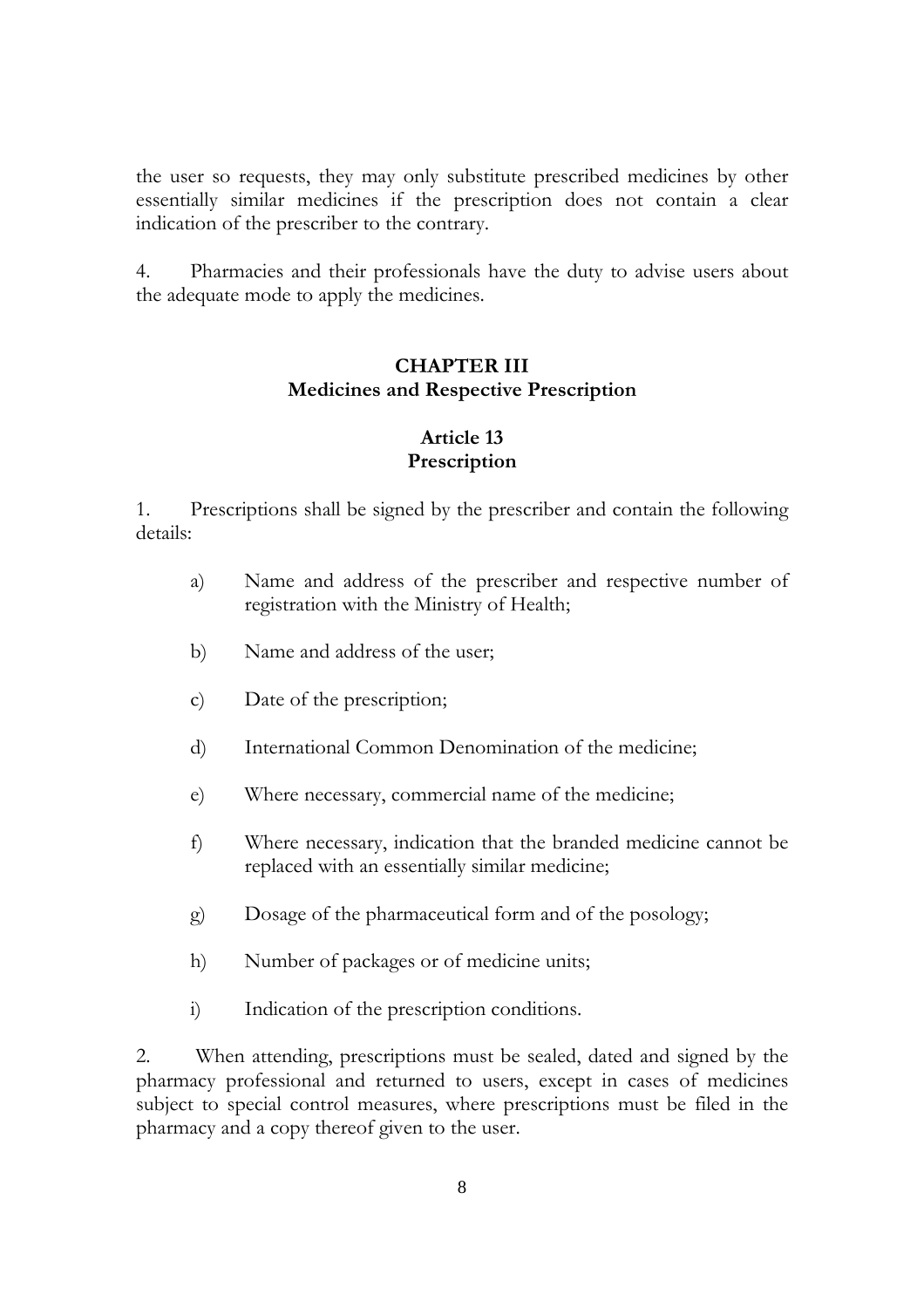## **Article 14 Prescription**

Except for over-the-counter medicines, the prescription of the various types of medicines may only be issued by health professionals contained in a statute issued by the Minister of Health.

### **Article 15 Classification of medicines**

The regime for classification of medicines and respective lists shall be approved following a statute to be issued by the Minister of Health to that effect.

# **Article 16 Advertisement of medicines**

Advertisement of medicines subject to medical subscription shall be prohibited, except in technical publications designed for physicians and other health professionals, in terms to be established in a joint statute by the Minister of Health and the Secretary of State for Commerce and Industry.

# **CHAPTER IV**

## **Authorisation to commercialise medicines**

# **Article 17 Application**

1. No medicine may be imported, stored, sold, or exported without prior authorisation of commercialisation granted by the Ministry of Health.

2. Authorisation to commercialise medicines may be applied for by duly licensed importers through an application to be submitted to the Regulating Commission of Pharmaceutical Activities with the following details:

- a) Civil, fiscal and commercial identification, as well as respective residence or head office;
- b) Number of the license of the activity;
- c) Name of the medicine;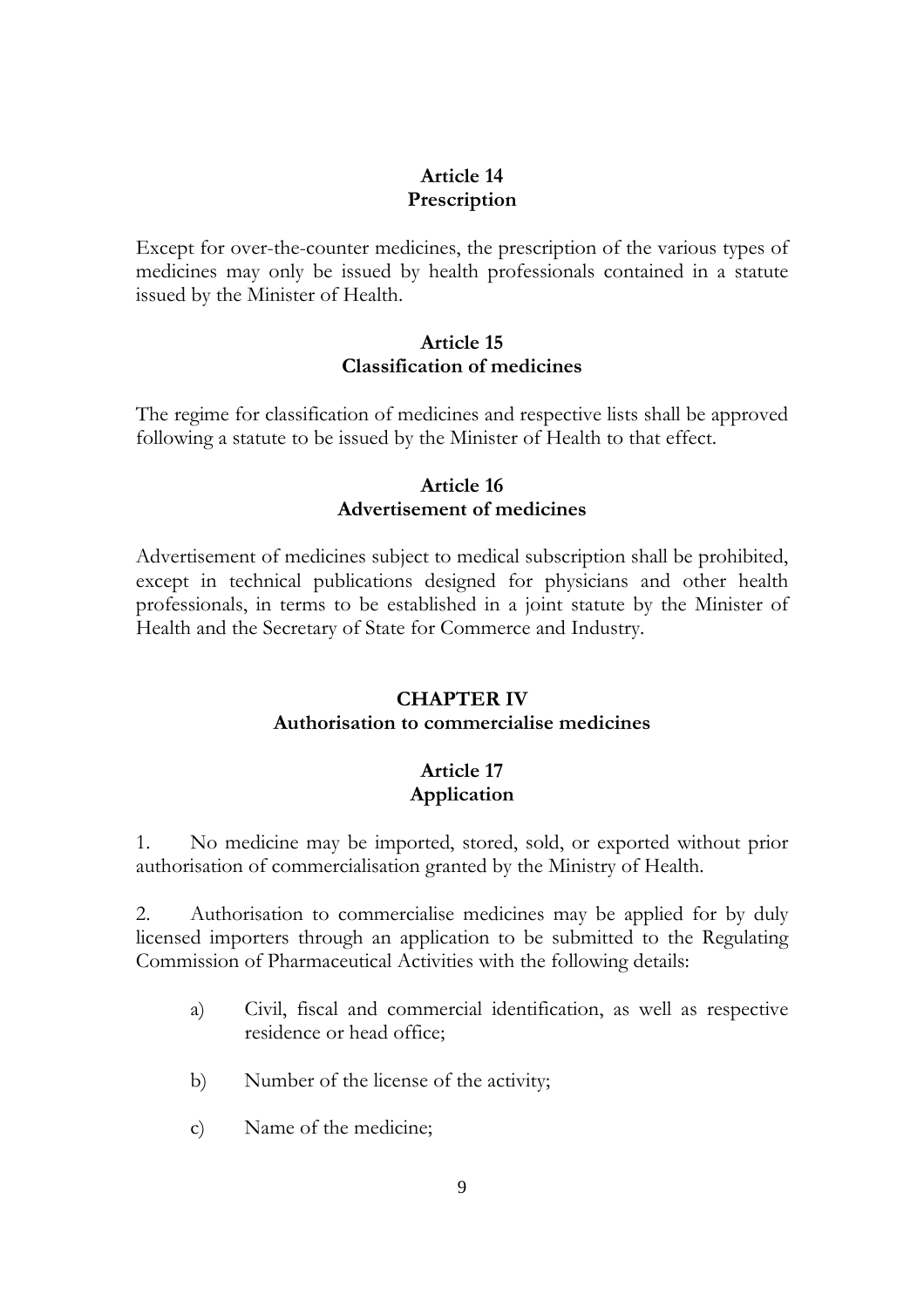- d) Pharmaceutical form and composition insofar as active substances, excipients, dosage, presentation, and administration way are concerned;
- e) Therapeutic indication;
- f) Summary of the characteristics of the medicine;
- g) Project for labelling and informative leaflet in one of the official languages of Timor-Leste or, provisionally, in English or Indonesian;
- h) Sample of the medicine;
- i) Official document, accompanied by a translation into one of the official languages of Timor-Leste, certifying the existence of authorisation to commercialise the medicine in the country of its production and in the country from where it is exported.

3. The Autonomous Service of Medicines and Health Equipment, a public company, shall be the sole public entity with competence to apply for authorisations to commercialise and import medicines.

4. Other requirements may be demanded following a statute of the Minister of Health.

### **Article 18 Authorisation**

1. The Regulating Commission of Pharmaceutical Activities shall analyse the details submitted and shall grant the authorisation to commercialise medicines if it concludes that the medicine is safe and effective for the use it has been designed for and possesses the necessary identity, activity, quality, purity and inoquity.

2. To this effect, where the Regulating Commission of Pharmaceutical Activities has doubts about the characteristics of the medicine, it may require the applicant to submit samples of the medicine for control by an authorised laboratory.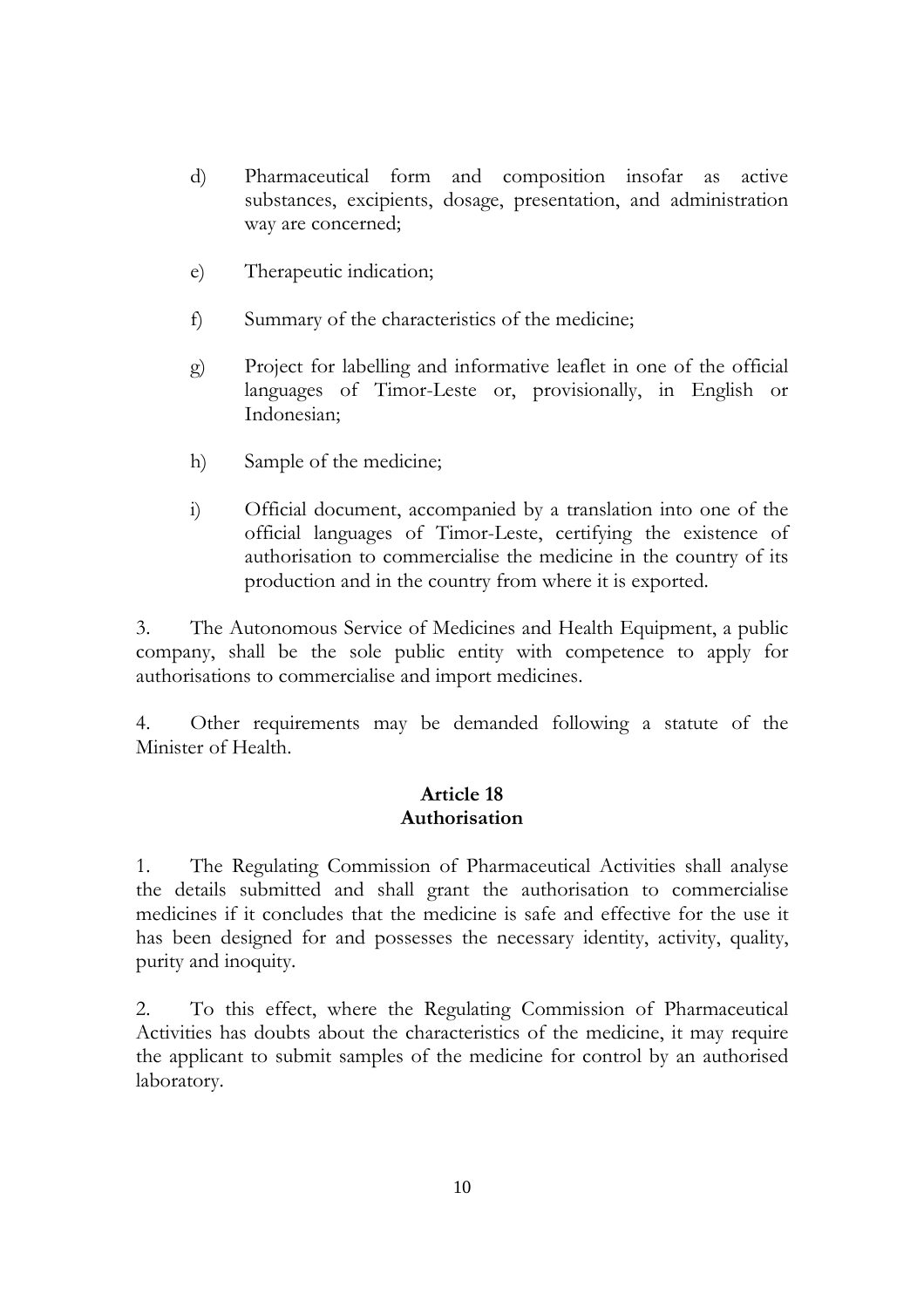3. Requests for authorisations shall be the object of a decision within a maximum period of 30 days to be counted from the date of submission of the application and priority shall be given to applications relating to generic medicines.

### **Article 19 Individual Authorisation**

1. The Regulating Commission of Pharmaceutical Activities may authorise the import by private clinics or physicians of medicines that have not yet been the object of commercial authorisation whenever:

- a) For reasons of urgency and through a clinic justification, the medicines are considered to be indispensable for the treatment or the diagnosis of certain pathologies;
- b) The medicines are exclusively designed for research and clinical experiments.

2. Medicines donated to public or private institutions shall be notified to the Regulating Commission of Pharmaceutical Activities which shall ensure that the rules about donation of medicines contained in a statute of the Minister of Health are complied with.

# **Article 20 Labelling**

The label of the medicines and the informative leaflet must contain the details laid down in a statute of the Minister of Health in one of the official languages or, provisionally, in English or Indonesian languages.

## **Article 21 Granting**

1. The Regulating Commission of Pharmaceutical Activities shall notify the applicant of the granting of the authorisation and, against the payment of fees as fixed by statute of the Minister of Health, shall issue the respective certificate containing the summary of the characteristics of the medicine as well as of the labelling and the information leaflet, including the special conditions of the authorisation, in accordance with applicable regulations.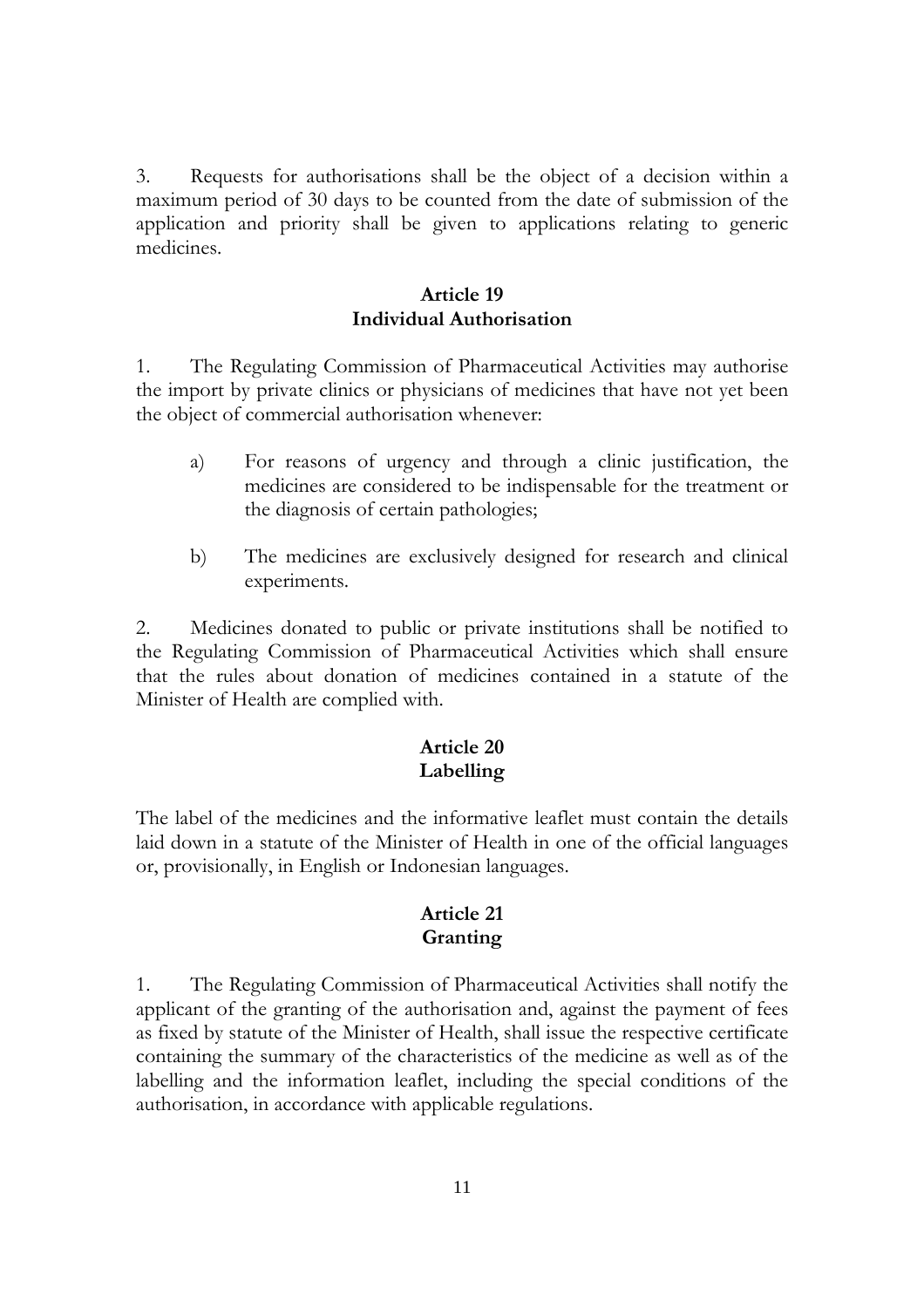2. Authorisations shall be valid for three years, renewable for equal periods of time, in accordance with applicable regulations.

# **Article 22 Dismissal**

- 1. The application shall be dismissed whenever:
- a) The process is not duly completed and no correcting steps are taken within the period of time indicated by the Regulating Commission;
- b) The medicine is considered to be harmful;
- c) The therapeutic effect has been insufficiently proved;
- d) The medicine is susceptible to pose risks to public heath;
- e) The medicine does not contain the declared qualitative and quantitative composition.

2. Applicants shall be notified of the dismissal and the respective justification for purposes of appealing to the Minister of Health, to be filed within a period of 20 days.

### **Article 23 Suspension and revocation**

1. Authorisations to commercialise medicines may be suspended or revoked whenever the premises supporting them cease to exist and, specifically, whenever any of the cases provided for in sub-paragraphs b) to e) of Article 22 above are detected.

2. Suspensions and revocations shall imply prohibition of commercialisation or utilisation of the medicines up until such suspensions or revocations are lifted.

3. Revocations shall always imply the removal of all or part of the batches of medicines at stake from the market, which shall be the responsibility of the holder of the authorisation.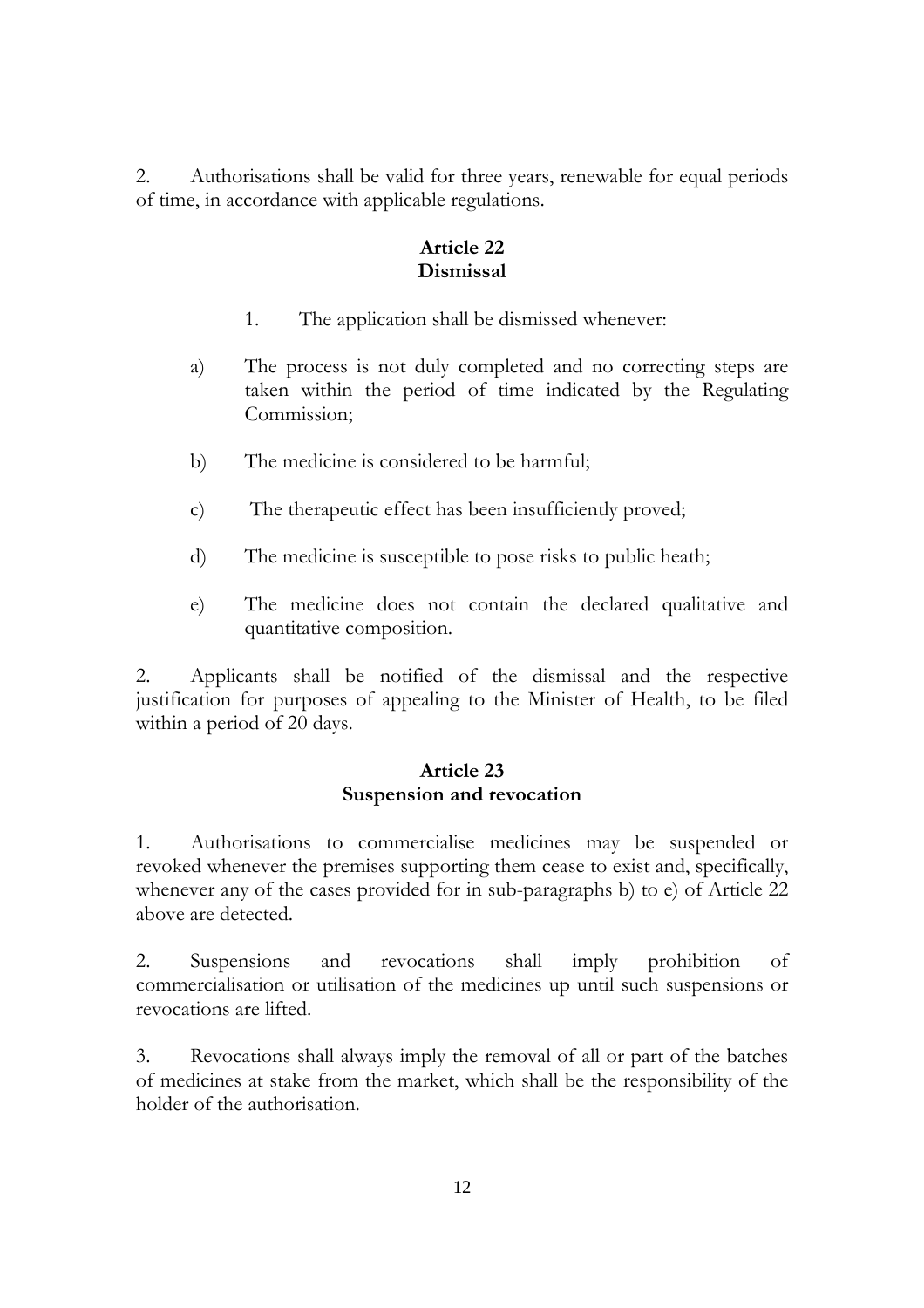4. Definitive decisions to suspend or revoke authorisations for commercialisation shall be communicated to their holders, with the indication of the respective grounds to enable them appeal to the Minister of Health within a maximum period of 20 days, and to the National Directorate of Customs of the Ministry of Planning and Finance.

### **Article 24 Medicines Deriving from Blood**

Applications for authorisations to commercialise medicines deriving from blood shall be accompanied by a declaration of the manufacturer certifying that the plasma and blood-relating measures as recommended by the World Health Organisation have been complied with, namely in terms of selection and control of donors, and indicating the methods to reduce or eliminate the pathogenic details susceptible of being transmitted.

### **Article 25 Narcotics or Psychotropic Substances**

1. Medicines the composition of which contains narcotics or psychotropic substances shall be subject to the provisions of the present statute and of other special legislation, as well as to the provisions of the existing United Nations Conventions on the matter.

2. Up until the entry into force of the special legislation provided for in paragraph 1, only the Autonomous Service of Medicines and Health Equipment, a public company, may import narcotics or psychotropic substances.

## **CHAPTER V**

## **Monitoring**

### **Article 26 Competence**

It is incumbent upon the Office of Health Inspection, in collaboration with the Regulating Commission of Pharmaceutical Activities and the Department of Pharmaceutical Services, to monitor the activities of import, storage, export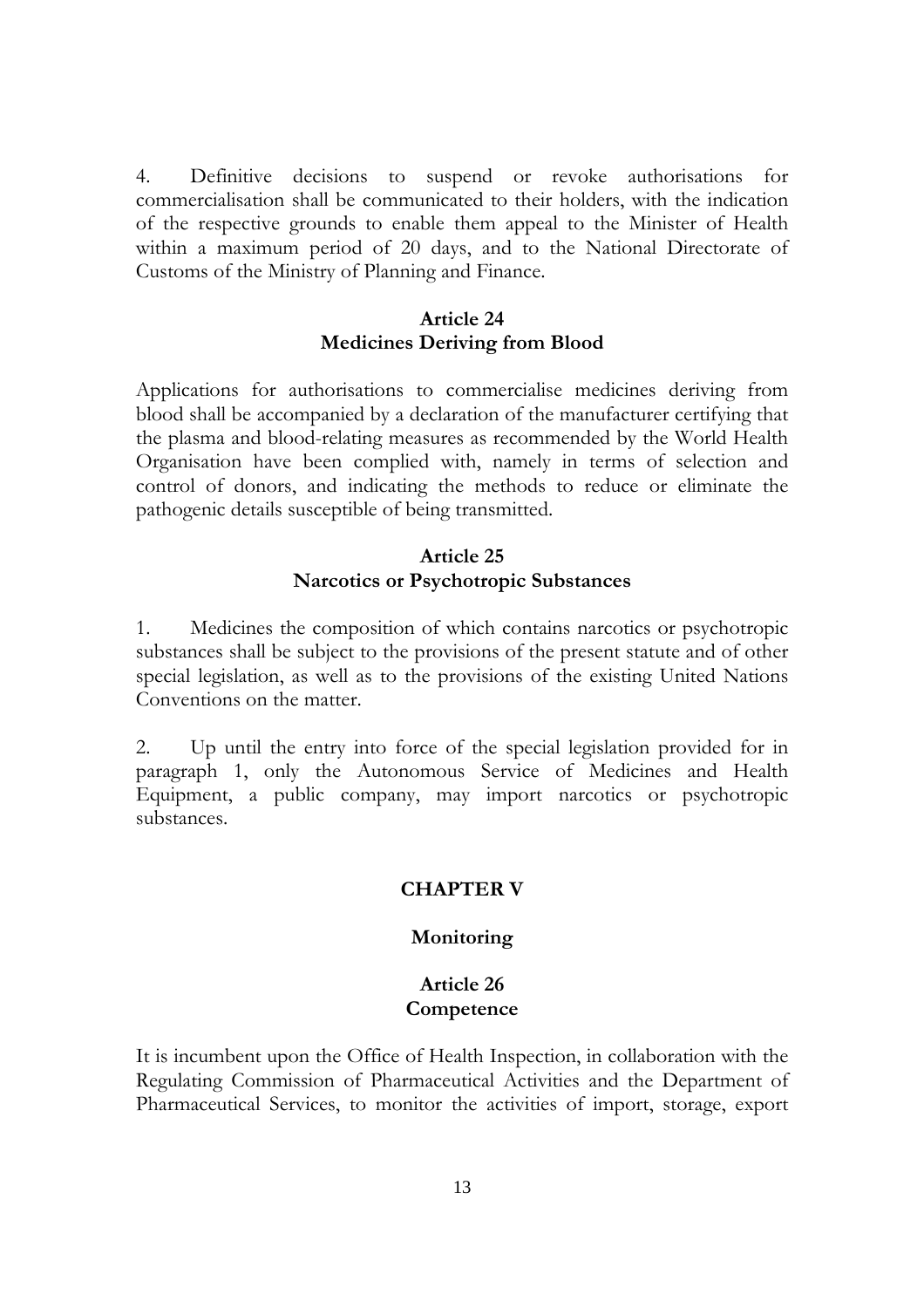and commercialisation of medicines and, to that end and for the safety of public health, it may:

- a) Have free access to all commercial establishments undertaking the above-mentioned activities;
- b) Have free access to all documents referring to them;
- c) Collect samples of medicines for analysis.
- d) Apprehend, on a provisional basis, non-authorised medicines or medicines in poor conditions the conservation of which may endanger public health;
- e) Close, on a provisional basis, non-authorised commercial establishments or commercial establishments operating in violation of the regulating norms of the respective activity and endangering public health.

# **Article 27 Offences and Sanctions**

1. Offences to provisions provided for in the present statute and complementary legislation shall be considered administrative offences punishable under the general law with the adaptations contained in the following articles, save where they constitute crimes, in which cases they shall be punishable under the penal code.

2. Negligence and attempt of negligence shall always be punishable.

3. Penalties shall be fixed between a maximum and a minimum amount, and their application shall be graded depending on the seriousness of the offence and the danger posed to public health, the degree of fault and the economic status of the offender.

4. When applied to individuals, the maximum and minimum limits of the penalties shall be reduced to their half.

5. Concomitantly with the penalty, the application of the following sanctions may be determined depending on the degree of fault of the offender, the seriousness of the offence and the danger posed to public health: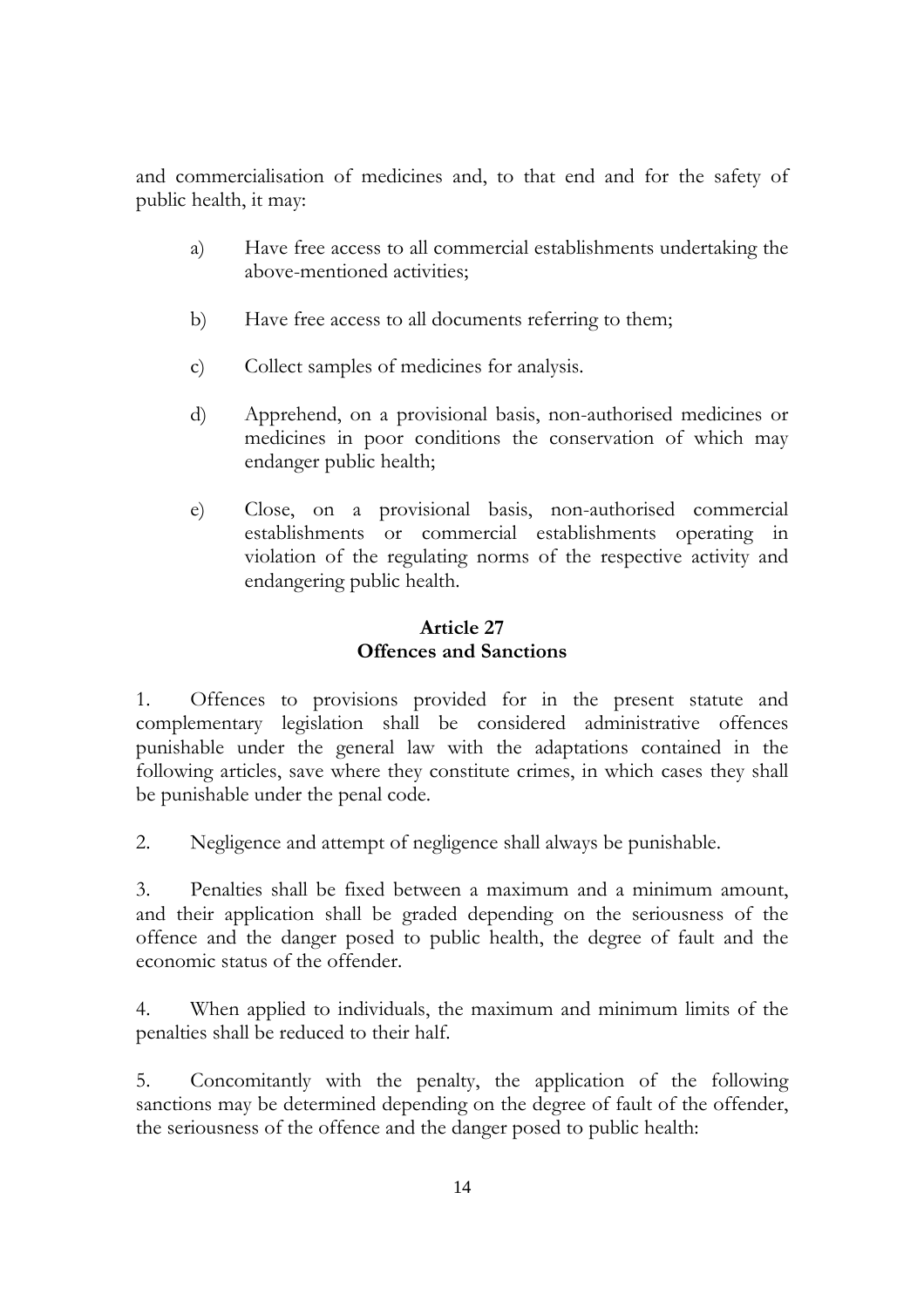- a) Loss of objects belonging to the offenders;
- b) Closure of the commercial establishment;
- c) Suspension or revocation of the licenses and authorisations provided for in the present statute;
- d) Inhibition, in a maximum of two years, of the exercise of activities or professions carried out pursuant to the present statute.

# **Article 28**

# **Procedures**

1. A record shall be prepared for each and every detected infraction reflecting the facts until they are proved to the contrary, and such record shall constitute the basis for the administrative offence procedure to be filed.

2. The record shall be submitted to the Health Inspection Office, the competent authority to file the respective proceeding in collaboration with the Pharmaceutical Services and the Regulating Commission of Pharmaceutical Activities.

3. The offender must be notified of the facts constituting the offence, of the legislation violated, of the applicable sanctions and the period of time granted, of the place for presenting his or her defence, of the possibility for his or her voluntary payment of the fine, as well as of the consequences for nonpaying the fine.

4. The offender may, within 20 days, submit his or her defence in writing or voluntarily effect the payment, and may also submit his or her defence confined to the seriousness of the offence and to the accessory sanctions after having effected the voluntary payment of the fine.

5. The competence for applying fines and accessory sanctions rests with the Minister of Health, whose final decision may be the object of contentious appeal to be filed within 30 days.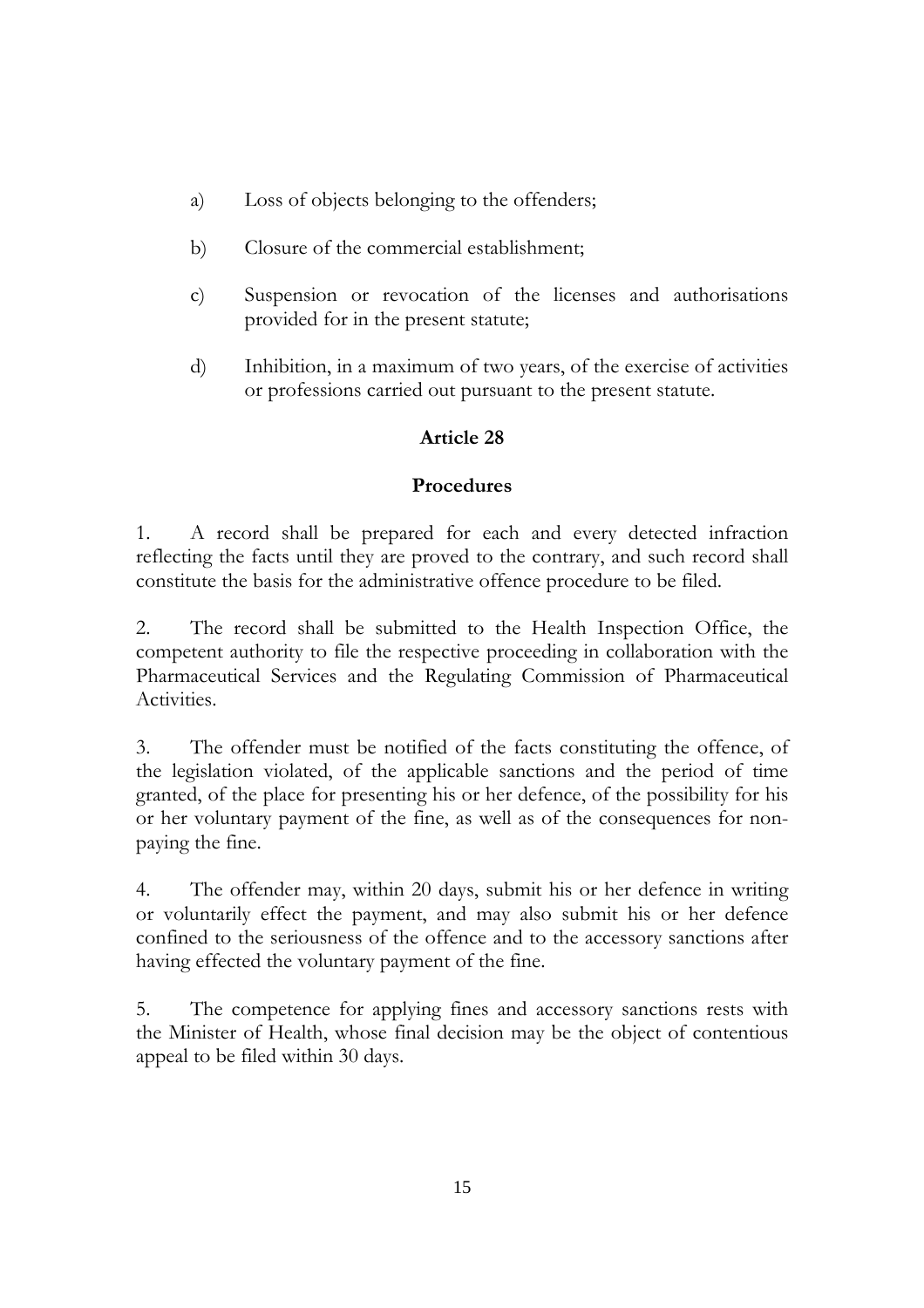#### **Article 29 Destination of the Fines**

75% of the proceedings resulting from the fines shall revert to the coffers of the State and 25% shall revert to the entities of the Ministry of Health which monitored and prepared the respective administrative offences.

### **Article 30 Administrative Offences and Fines**

1. The following shall constitute administrative offences, punishable with the following fines:

- a) The exercise of the activities of import, storage, sales in bulk or in retail, and export of medicines for human use by somebody who does not hold the respective valid license, thus in violation of the provisions of articles 3 and 8, attracting a minimum fine of US\$ 1,000 and a maximum fine of US\$ 3,000;
- b) The lack of communication as provided for in item 3 of Article 4, attracting a minimum fine of US\$ 100 and a maximum fine of US\$ 300;
- c) The occurrence of situations as contained in the sub-paragraphs of Article 11, attracting a minimum fine of US\$ 100 and a maximum fine of US\$ 2,000;
- d) The import, manufacturing, storage, sale in bulk or in retail, and export of medicines not authorised for commercialisation in violation of Article 17, attracting a minimum fine of US\$ 1,500 and a maximum fine of S\$ 5,000.

# **CHAPTER VI Regulating Entities of Pharmaceutical Activities**

# **Article 31 Establishment**

The Regulating Commission of Pharmaceutical Activities and the Commission for Selection of Medicines, Medical Products, and Medical Equipment are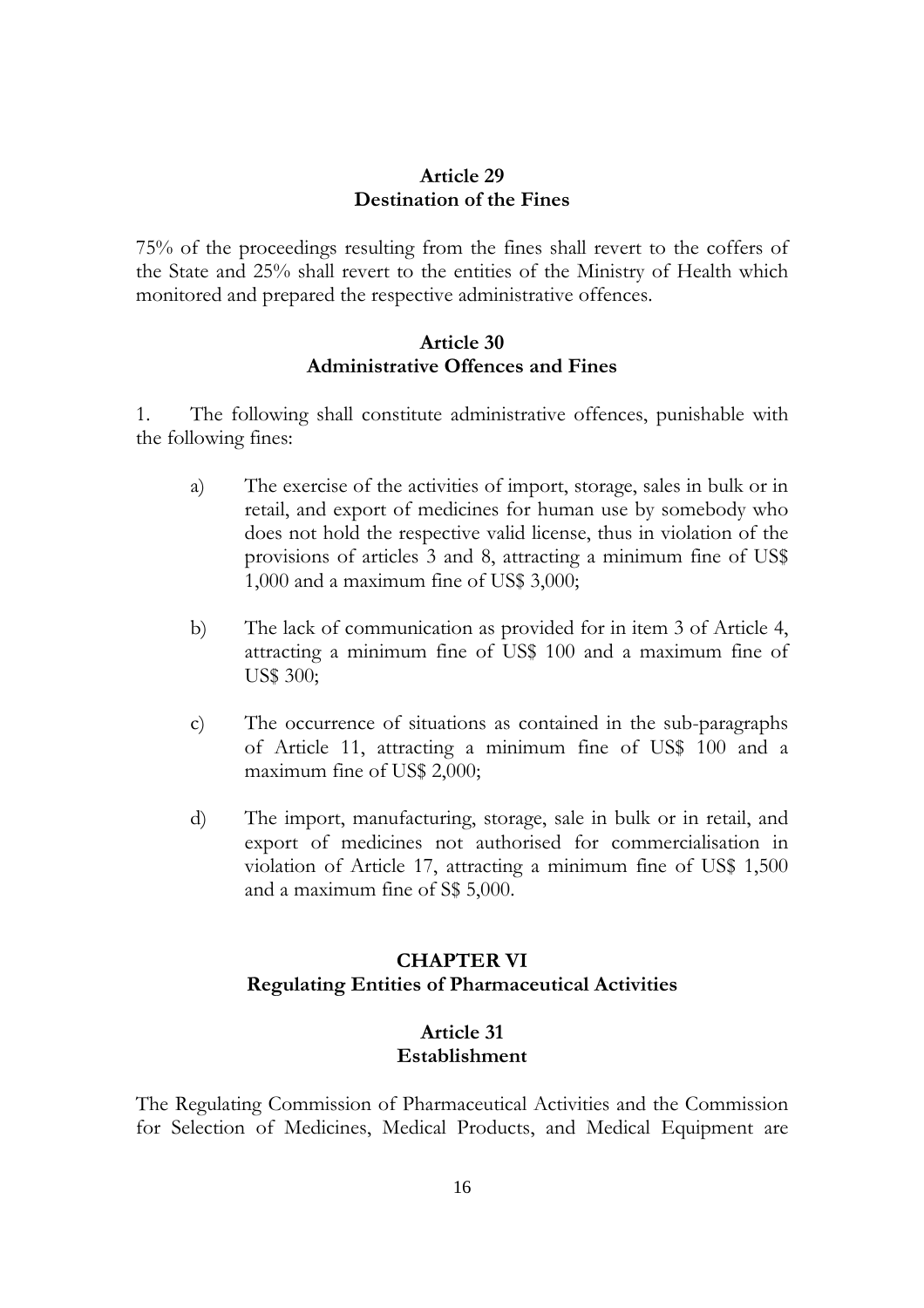hereby established within the Ministry of Health with the composition and the competencies contained in the following articles.

# **Article 32 Regulating Commission of Pharmaceutical Activities**

1. The Regulating Commission of Pharmaceutical Activities shall be composed of the following entities:

- a) The Permanent Secretary, who presides it over;
- b) One representative of the Secretary of State for Commerce and Industry;
- c) The head of department of the Pharmaceutical Services of the National Directorate of Health Delivery Services;
- d) One representative of the Autonomous Service of Medicines and Health Equipment, a public company;
- e) One representative of the Association of Pharmaceuticals;
- f) One representative of the Association of Physicians.

2. It is incumbent upon the Regulating Commission of Pharmaceutical Activities to:

- a) License the pharmacies as well as the companies dealing with import, storage, bulk sale, retail sale, and export of medicines;
- b) Authorise the commercialisation of medicines, as well as suspend or revoke the respective authorisations;
- c) Collaborate with the Office of Health Inspection and with the Pharmaceutical Services on the licensed activities and the respective commercial establishments and products;
- d) Undertake the verifications and analyses that are necessary for granting licenses and authorisations and ensure that the respective legal and regulatory norms applicable to the exercise of such activities are complied with;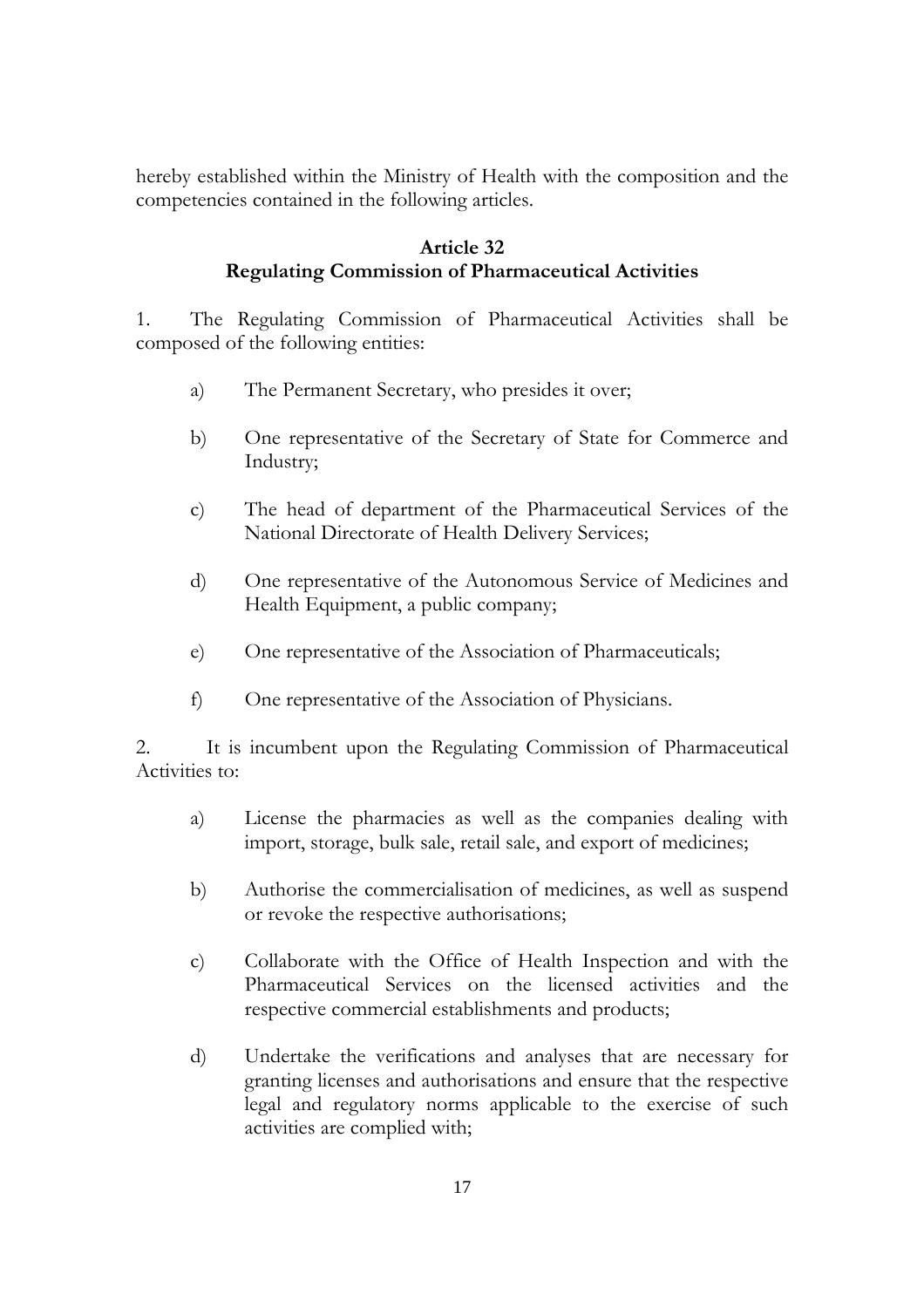- e) Check the quality of the medicines as well as the conditions for storage, distribution and granting, in accordance with the legal and regulatory norms of quality and good practice;
- f) Propose to the Minister of Health the technical regulations deemed necessary for regulating pharmaceutical activities.

3. The Regulating Commission of Pharmaceutical Activities may operate by sections, and the respective operating norms shall be the object of a specific regulation to be approved by the Minister of Health.

4. The technical and administrative support necessary for the exercise of the competencies of the Regulating Commission of Pharmaceutical Activities shall be ensured by the Pharmaceutical Services of the National Directorate of Health Delivery Services.

# **Article 33 Charges**

The proceedings from the fees provided for in the present statute shall be designed to cover the operating costs of the Regulating Commission of Pharmaceutical Activities.

# **Article 34 Commission for the Selection of Medicines, Medical Products and Medical Equipment**

1. The Commission for the Selection of Medicines, Medical Products and Medical Equipment shall be composed of the following entities:

- a) The head of department of the Pharmaceutical Services of the National Directorate of Health Delivery Services, who shall preside it over;
- b) One representative of the Guido Valadares National Hospital;
- c) One representative of the Autonomous Service of Medicines and Health Equipment, a public company;
- d) One representative of the District Health Services;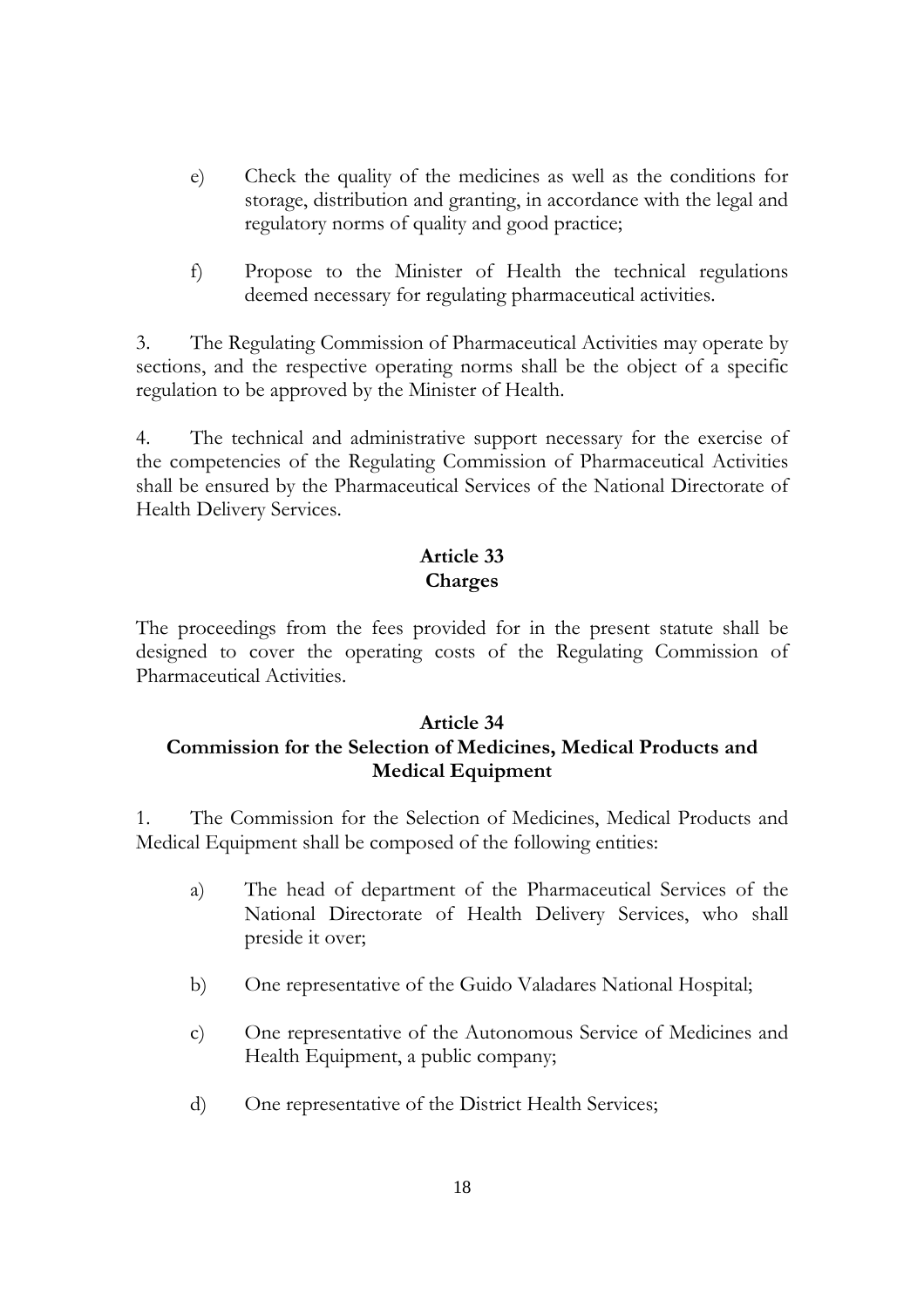e) An individual appointed by the Minister of Health from among the non-profit institutions with a manifest public interest in the area of health.

2. It is incumbent upon the Commission for the Selection of Medicines, Medical Products and Medical Equipment to prepare the proposal of classification of medicines, medical and equipment products, including the respective lists.

3. The operating norms shall be the object of a specific regulation to be approved by the Minister of Health.

4. The technical and administrative support necessary for the exercise of the competencies of the Commission for the Selection of Medicines and Medical Products and Equipment shall be ensured by the Autonomous Service of Medicines and Health Equipment, a public company.

## **CHAPTER VII Final and Transitional Provisions**

The regulation provided for in Articles 3, 10, 14, 15, 19, 20, and 21 of the present statute must be approved and published within a maximum period of two months from the date of its publication, and the Commissions provided for in Articles 32 and 34 shall be constituted and regulated in the same period of time.

### **Article 36 Transitional Norm**

Entities which, at the time of the entry into force of the present statute, are exercising activities of import, storage, export, and sail in bulk or in retail of medicines must, within a period of six months from the date of publication of the present statute, apply for the respective licenses provided for in the same statute, under pain of closing of the commercial establishment and of prohibition of the exercise of the respective activity for a period of two years.